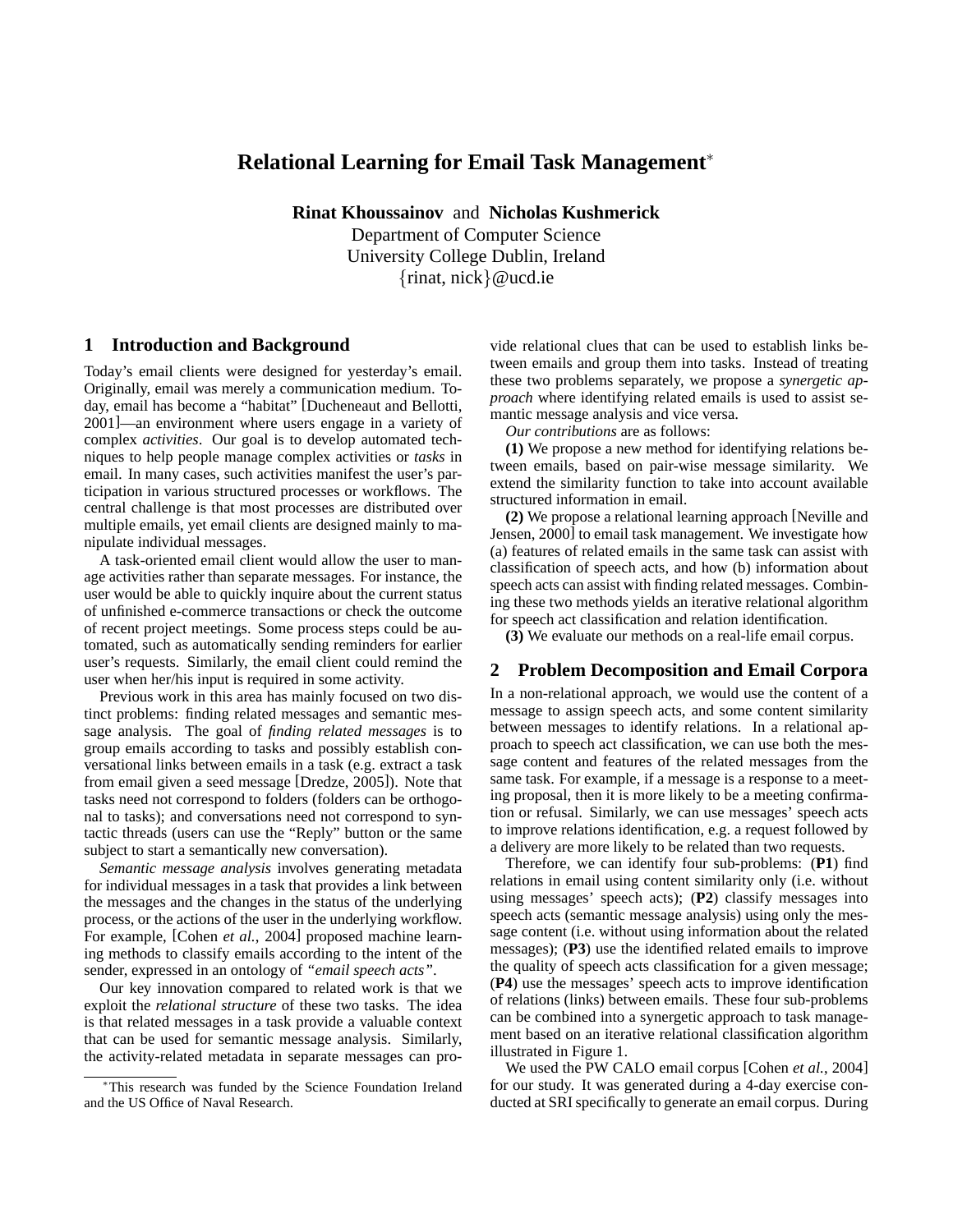1: Identify initial relations (P1)

2: Generate initial speech acts (P2)

#### **loop**

3: Use related emails in the task to clarify speech acts (P3)

4: Use speech acts to clarify relations between emails (P4)

5: Update messages relations

6: Update messages speech acts

**end loop**

Figure 1: Iterative relational algorithm for task management

| <b>Table 1:</b> Identifying relations |                              | Precision | Recall | F1   |
|---------------------------------------|------------------------------|-----------|--------|------|
| P1                                    | No time decay, thresh. prune | 0.83      | 0.80   | 0.81 |
|                                       | Time decay, thresh. prune    | 0.84      | 0.80   | 0.82 |
|                                       | No time decay, threads prune | 0.83      | 0.81   | 0.82 |
|                                       | Time decay, threads prune    | 0.84      | 0.82   | 0.83 |
| P4                                    | Using speech acts            | 0.91      | 0.80   | 0.85 |

this time a group of six people assumed different work roles (project leader, finance manager, researcher, etc) and performed a number of activities. Each email has been manually annotated with labels linking it to other emails and also with labels showing the intent of the sender, expressed in a verbnoun ontology of *"email speech acts"* [Cohen *et al.*, 2004]. Examples of speech acts are "Propose meeting", "Deliver information". For this study we only use 5 most frequent verbs ("Propose", "Request", "Deliver", "Commit", "Amend") as speech acts. To perform experiments, we need to ensure our training and testing sets are unrelated. So we generated 2 non-overlapping corpora with messages received by 2 different users ("User 1", 160 emails; and "User 2", 33 emails).

### **3 Solutions and Results**

**Identifying Relations without Using Speech Acts (P1).** For each email in the corpus, we find the most similar preceding (in time) email using a pair-wise message similarity. Our similarity functions takes into account not only the textual similarity between messages, but also the available structured information in email, such as send dates, and message subjects. The textual similarity is defined as the TF/IDF cosine similarity between email texts. However, the terms appearing in the subject get a higher weight, since people often summarise email content in the subject making subject terms more important. Similarly, related messages tend to be sent around the same time. So, two messages with a large send time difference are less likely to be related. We use the following formula:  $Sim(m_1, m_2) = Cosine\_{Sim}(m_1, m_2)$  \*  $\exp(-\alpha * Norm\_time\_diff(m_1, m_2))$ , where  $Cosine\_Sim$ is the cosine message similarity,  $Norm\_time\_diff(m_1, m_2)$ is the time difference between messages divided by the maximum time difference, and  $\alpha$  is a time decay parameter.

There may be multiple pairs of messages with non-zero similarity in a corpus, however, not all are actually related. Hence, we would like to be able to prune the links suggested by the similarity function. One way is to use some threshold value: if the similarity is below the threshold, the messages are not related. Another way is to use email threads: messages from different threads are not related. Table 1 compares different methods on the "User 1" corpus.

**Identifying Relations Using Speech Acts (P4).** We treat the problem of finding related messages using speech acts as a supervised learning task. We assume that we have access to a training set, which provides the correct labels for both speech acts and message relations. The goal is to use this information to improve our performance on an unseen email corpus. From the given labelled email corpus, we produce a set of training instances as follows. For each message in the corpus (child), we identify the most similar preceding message (parent) using the previously defined similarity function. For each such pair of messages, we create one training instance with one numeric feature for the similarity between messages, and two subsets of binary features for each possible speech act (10 features in total). The first binary subset is filled with speech acts of the parent message: 1 if the message has this speech act, 0 otherwise. The second binary subset if filled with speech acts of the child message. The class label for the instance is positive if the corresponding messages are related and negative otherwise. The resulting classifier can then be used to identify links in an unseen email corpus.

To evaluate the potential for improvement from using speech acts, we tried to train and test a classifier on the same "User 1" corpus. We use the SMO as our classification algorithm [Platt, 1999]. As shown in Table 1, using speech acts worked here as a more effective pruning method resulting in the increase in precision with only marginal loss in recall.

**Classifying Speech Acts without Related Messages (P2).** As in the previous case, we treat the problem of email speech act classification as a supervised learning task. We use the standard text classification methods with bag-of-words document representations similar to [Cohen *et al.*, 2004], and SMO as the classification algorithm.

**Classifying Speech Acts Using Related Messages (P3).** We adopt here the relational learning terminology from [Neville and Jensen, 2000]. Each email message is represented by a set of features: *intrinsic features*, derived from the content of the given message; and *extrinsic features* derived from the properties of related messages in the same task. To represent the intrinsic features of a message, we use the raw term frequencies as in P2. To represent the extrinsic features of a message, we use the speech acts of related messages. We want to know whether speech acts of "surrounding" messages can help in classifying speech acts of a given message. For each speech act, we produce a separate binary classification problem where the goal is to identify whether the message has this act or not.

Each message can be viewed as a response to its parent message and as a cause for its children messages. In addition to looking at the immediate ancestors and descendants of a message, we can also include features from several "generations" of ancestors and descendants (e.g. parents, grandparents, children, grandchildren). For each "generation" of related ancestor and descendant messages, we use a separate set of extrinsic features with one feature per each possible speech act. The number of generations included into extrinsic features is regulated by the *depth of lookup* parameters: one for ancestor messages and one for descendant messages (0 lookup depth means we use only intrinsic features).

We evaluated speech act classification using the human-